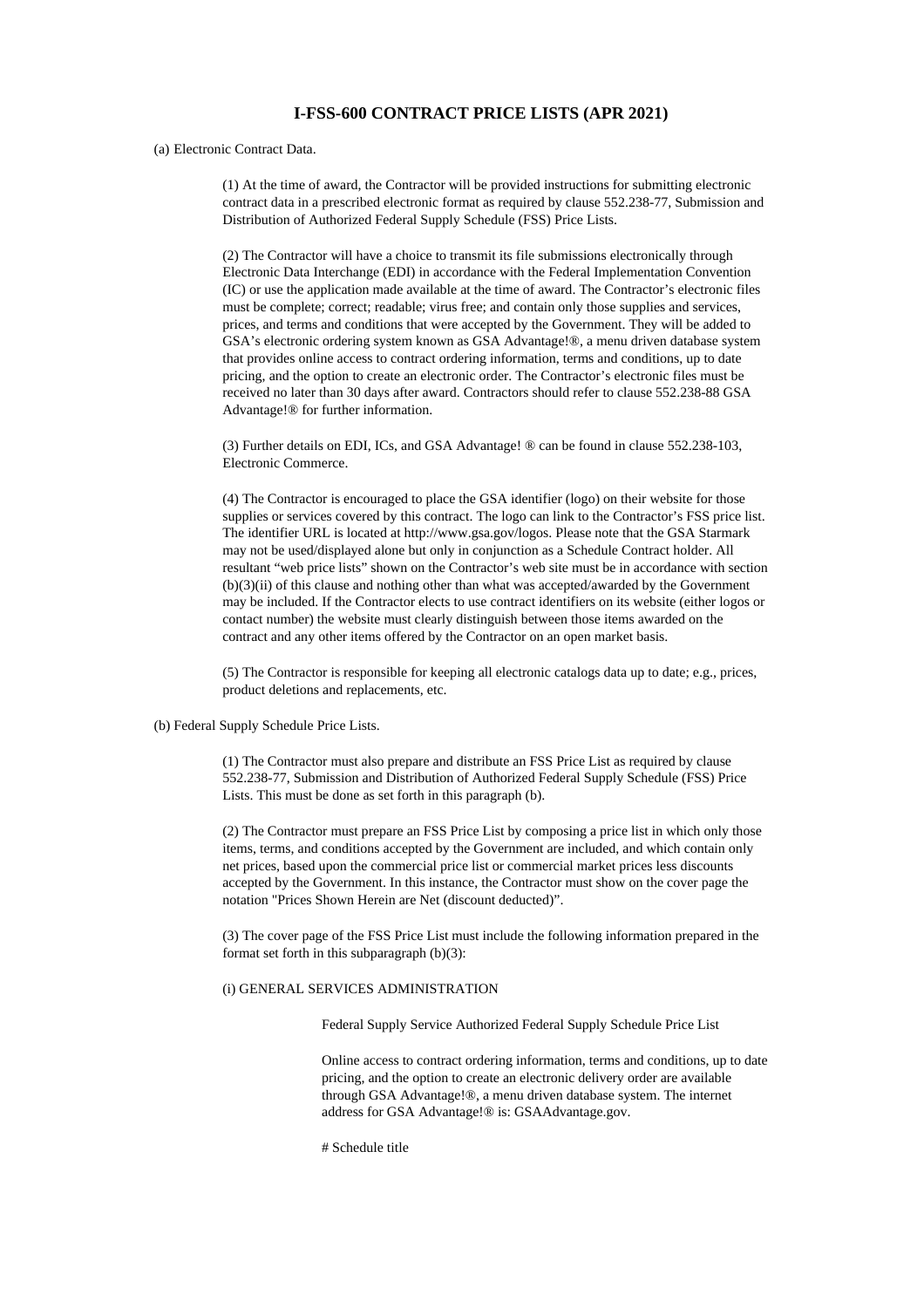# FSC Group, Part, and Section or Standard Industrial Group (as applicable)

# FSC Class(es)/Product Code(s) and/or Service Codes (as applicable).

# Contract number

# Contract period

# Contractor's name, address, and phone number (include toll free WATS number and FAX number, if applicable)

# Contractor's internet address/website where Schedule information can be found (as applicable)

# Contract administration source (if different from preceding entry)

# Business size

For more information on ordering from Federal Supply Schedules go to the GSA Schedules page at GSA.gov.

(ii) CUSTOMER INFORMATION: The following information should be placed under this heading in consecutively numbered paragraphs in the sequence set forth below. If this information is placed in another part of the Federal Supply Schedule Price List, a table of contents must be shown on the cover page that refers to the exact location of the information.

1a. Table of awarded special item number(s) with appropriate cross reference to item descriptions and awarded price(s).

1b. Identification of the lowest priced model number and lowest unit price for that model for each special item number awarded in the contract. This price is the Government price based on a unit of one, exclusive of any quantity/dollar volume, prompt payment, or any other concession affecting price. Those contracts that have unit prices based on the geographic location of the customer, should show the range of the lowest price, and cite the areas to which the prices apply

1c. If the Contractor is proposing hourly rates, a description of all corresponding commercial job titles, experience, functional responsibility and education for those types of employees or subcontractors who will perform services shall be provided. If hourly rates are not applicable, indicate "Not applicable" for this item.

2. Maximum order.

- 3. Minimum order.
- 4. Geographic coverage (delivery area).
- 5. Point(s) of production (city, county, and State or foreign country).
- 6. Discount from list prices or statement of net price.
- 7. Quantity discounts.

8. Prompt payment terms. Note: Prompt payment terms must be followed by the statement "Information for Ordering Offices: Prompt payment terms cannot be negotiated out of the contractual agreement in exchange for other concessions."

9. Foreign items (list items by country of origin).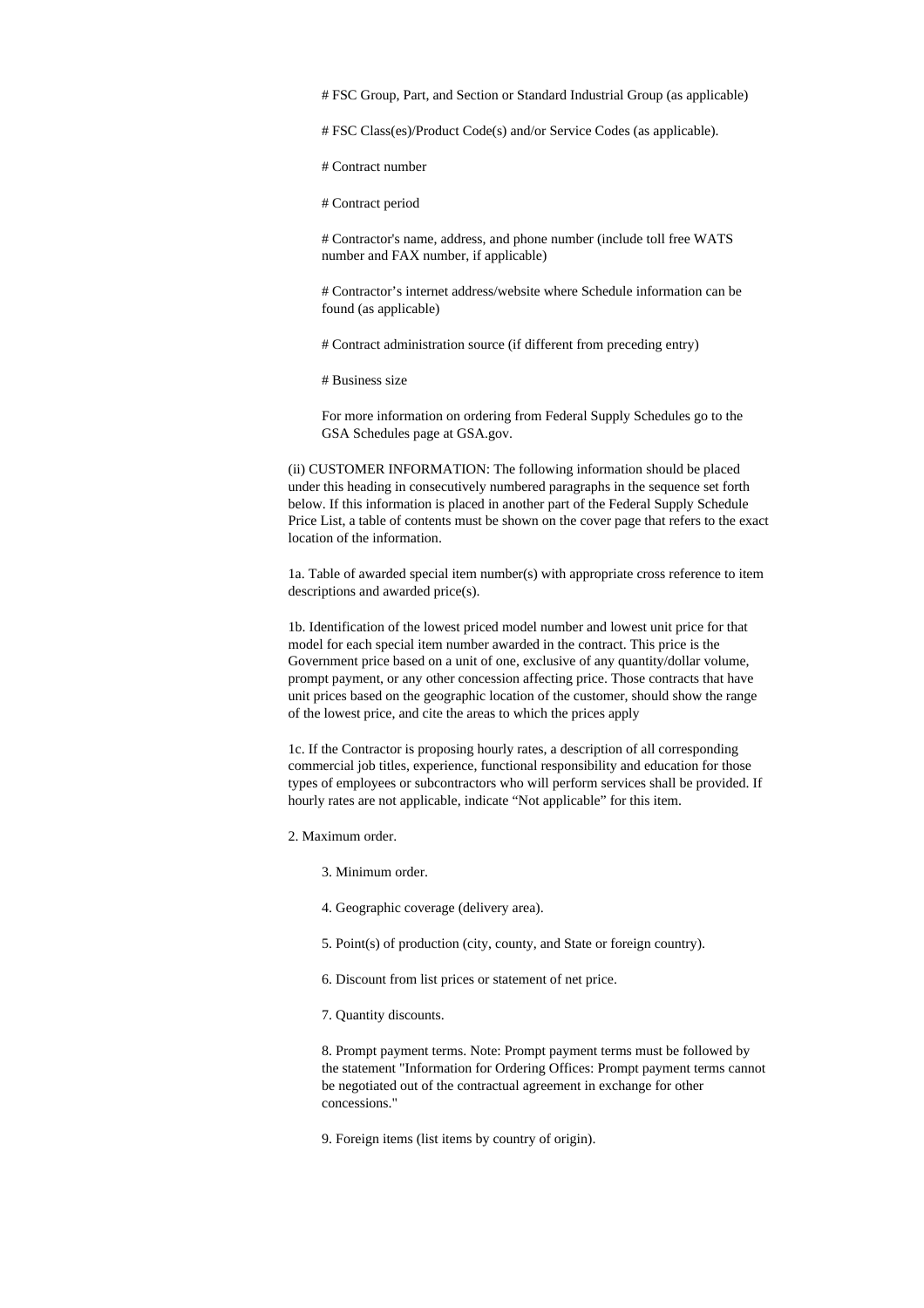10a. Time of delivery. (Contractor insert number of days.)

10b. Expedited Delivery. The Contractor will insert the sentence "Items available for expedited delivery are noted in this price list." under this heading. The Contractor may use a symbol of its choosing to highlight items in its price lists that have expedited delivery

10c. Overnight and 2 day delivery. Overnight and 2-day delivery. The Contractor will indicate whether overnight and 2-day delivery are available. Also, the Contractor will indicate that the schedule customer may contact the Contractor for rates for overnight and 2-day delivery.

10d. Urgent Requirements. The Contractor will note in its price list the "Urgent Requirements" clause of its contract and advise agencies that they can also contact the Contractor's representative to effect a faster delivery.

11. F.O.B. point(s).

12a. Ordering address(es).

12b. Ordering procedures: For supplies and services, the ordering procedures, information on Blanket Purchase Agreements (BPAs) are found in Federal Acquisition Regulation (FAR) 8.405-3.

13. Payment address(es).

14. Warranty provision.

15. Export packing charges, if applicable.

16. Terms and conditions of rental, maintenance, and repair (if applicable).

17. Terms and conditions of installation (if applicable).

18a. Terms and conditions of repair parts indicating date of parts price lists and any discounts from list prices (if applicable).

18b. Terms and conditions for any other services (if applicable).

19. List of service and distribution points (if applicable).

20. List of participating dealers (if applicable).

21. Preventive maintenance (if applicable).

22a. Special attributes such as environmental attributes (e.g., recycled content, energy efficiency, and/or reduced pollutants).

22b. If applicable, indicate that Section 508 compliance information is available on Electronic and Information Technology (EIT) supplies and services and show where full details can be found (e.g., Contractor's website or other location.) The EIT standards can be found at: www.Section508.gov/.

23. Unique Entity Identifier (UEI) number

24. Notification regarding registration in System for Award Management (SAM) database.

(4) Amendments to Federal Supply Schedule Price Lists must include on the cover page the same information as the basic document plus the title "Supplement No. (sequentially numbered)" and the effective date(s) of such supplements.